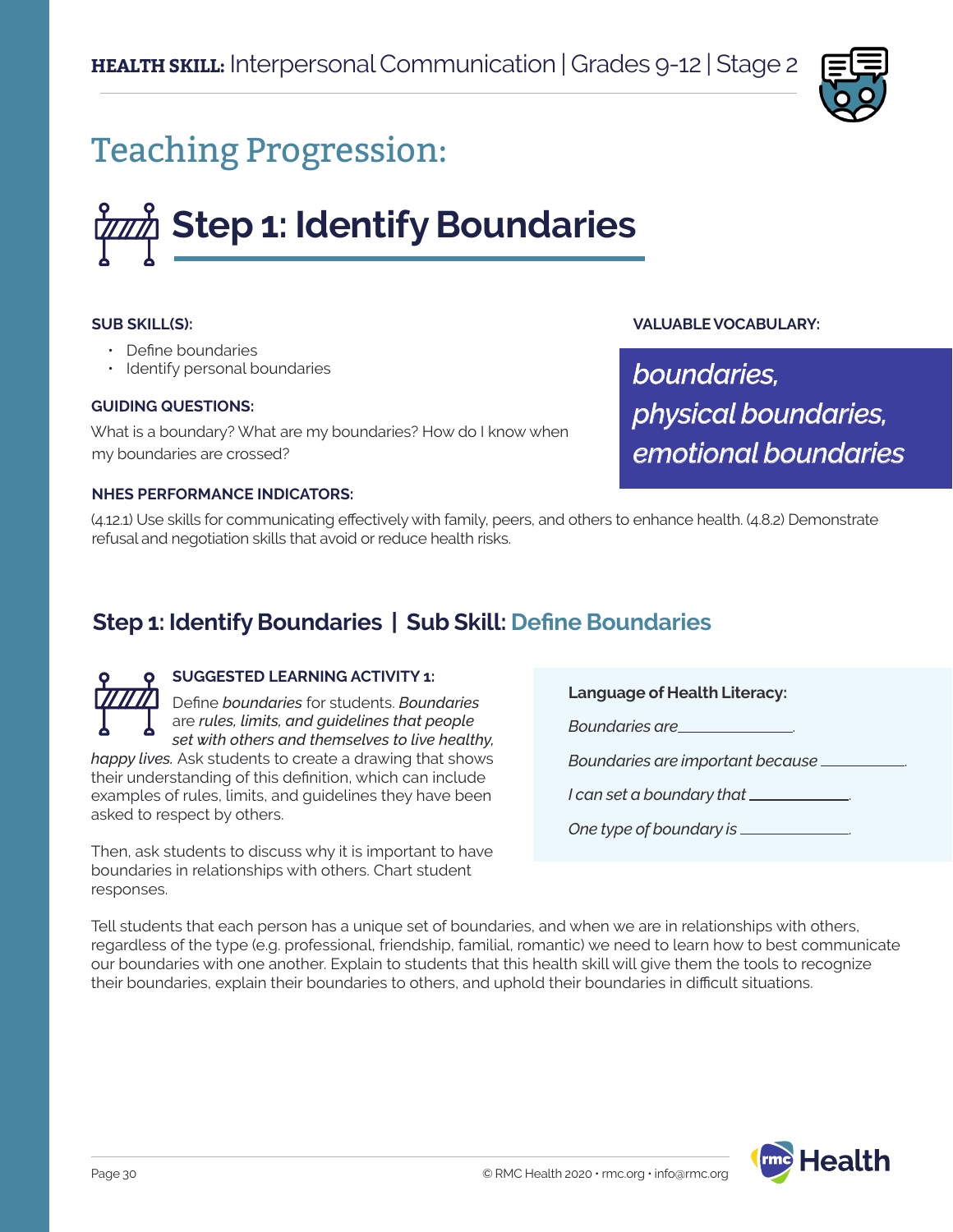

## Teaching Progression: **Step 1 | Identify Boundaries Setting (Cont.)**

#### **SUGGESTED LEARNING ACTIVITY 2:**

Next, prompt students to share with the class different types of personal boundaries people could encounter. Write out different types of boundaries on the board. Then, ask students to provide different examples of each. Tell students that because every person has different values, they also have different boundaries. Explain to students that they will start to think about their boundaries for different

situations to be more prepared and confident to uphold their boundaries in the real world.

#### **TEACHING NOTES:**

- Examples of types of boundaries: personal space, physical, language, emotional, information you share with others, spiritual, etc.
- Provide examples as needed to support student understanding.
- Model and provide the *Language of Health Literacy* to support student understanding.

## **Step 1: Identify Boundaries | Sub Skill: Identify Personal Boundaries**

#### **SUGGESTED LEARNING ACTIVITY 1:**

Give students 5-10 boundary statements. Tell students that for each statement, they should identify the type of boundary being addressed (e.g. physical, emotional) and choose if they strongly disagree, disagree, agree, or strongly agree with the statement.

In the classroom, mark areas of the room with signs to correspond with strongly disagree, disagree, agree, or strongly agree. Read each scenario and have students move to the appropriate area. Allow students to explain their reasoning with those close to them.

When the activity is complete, discuss the following questions:

- What did you notice about our class' boundaries?
- Why do we have different boundaries?
- If we all have different boundaries, how can this affect our relationships?
- What influences our personal boundaries?

*so I set a boundary to* . **See Next Page For Teaching Notes.**

#### **Language of Health Literacy:**

*I* would not \_\_\_\_\_\_\_\_\_\_

*I would be ok with* .

*I would allow* .

*I would not allow* .

*I value* , *which means I (won't/will) .*

*Because of* \_\_\_\_\_\_\_\_\_\_\_(value), *I (won't/will)* .

*In my life, I value* ,

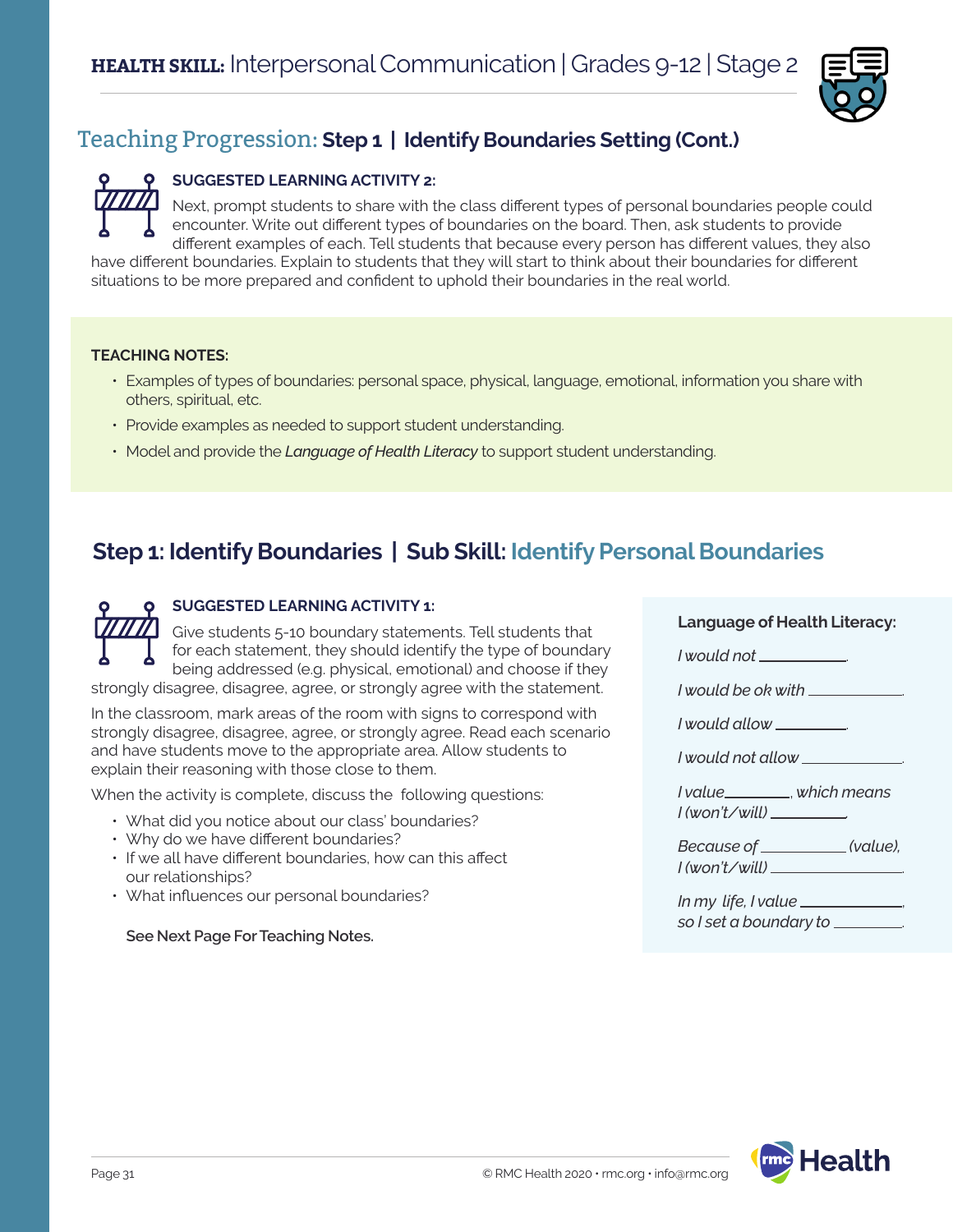

## Teaching Progression: **Step 1 | Identify Boundaries Setting (Cont.)**

#### **TEACHING NOTES:**

- Example Boundary Statements:
	- If I'm in a relationship with someone, I want to hold hands, hug, and show physical affection in public.
	- I can give hugs to anyone, even if I just met them.
	- I can't stand it when someone pokes me to get my attention.
	- When my parents ask to see my phone, I always give them access to all messages I send to my friends. I'm not worried about what they will see.
	- If I'm with a group of friends, and they start talking bad about someone else, I feel uncomfortable.
- Make sure boundarry statements are relevant to the students in your classroom.
- Allow students to pick from a variety of statements in case students are uncomfortable sharing some boundaries with the class.



#### **SUGGESTED LEARNING ACTIVITY 2:**

Tell students that one of the biggest influences on their boundaries are their personal values. Share with students that our personal values influence our relationships and decision-making. Explain to students that they will evaluate their values by completing an activity to narrow down their top 5-10 values. Give students

a list of values to rank from most important to least important.

Once students finish the values sort, have students share and reflect their values using the following questions:

- What value is most important to you?
- What experiences in your life influenced your top values?
- Who has the biggest impact on your values?
- How are your values similar or different from your family or friends?
- Why do you think values are important for setting boundaries?

#### **TEACHING NOTES:**

- Example values: love, honesty, personal time, justice, loyalty, etc.
- See the *Resource Bank* below for materials to complete a full values sort.